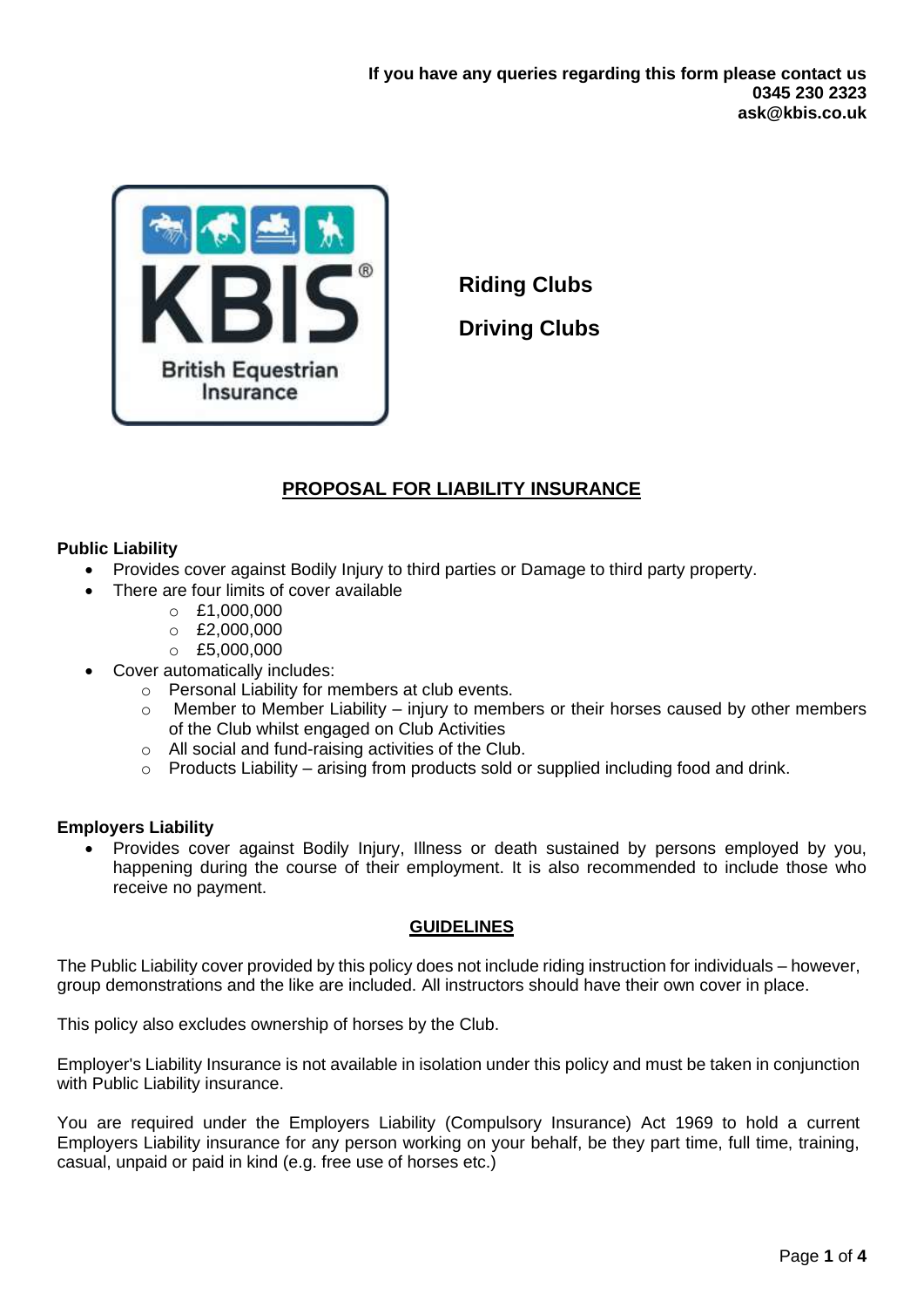# **PROPOSER'S DETAILS**

| Name of Club:                                                                                                                                                                                                                                                                                                                                                                                                                                                                                                                                                                                                                                                        |  |  |                          |                                   |     |                  |  |
|----------------------------------------------------------------------------------------------------------------------------------------------------------------------------------------------------------------------------------------------------------------------------------------------------------------------------------------------------------------------------------------------------------------------------------------------------------------------------------------------------------------------------------------------------------------------------------------------------------------------------------------------------------------------|--|--|--------------------------|-----------------------------------|-----|------------------|--|
| Correspondence Address:                                                                                                                                                                                                                                                                                                                                                                                                                                                                                                                                                                                                                                              |  |  |                          |                                   |     |                  |  |
|                                                                                                                                                                                                                                                                                                                                                                                                                                                                                                                                                                                                                                                                      |  |  |                          |                                   |     |                  |  |
|                                                                                                                                                                                                                                                                                                                                                                                                                                                                                                                                                                                                                                                                      |  |  |                          |                                   |     |                  |  |
|                                                                                                                                                                                                                                                                                                                                                                                                                                                                                                                                                                                                                                                                      |  |  |                          |                                   |     |                  |  |
| Post Code                                                                                                                                                                                                                                                                                                                                                                                                                                                                                                                                                                                                                                                            |  |  |                          |                                   |     |                  |  |
|                                                                                                                                                                                                                                                                                                                                                                                                                                                                                                                                                                                                                                                                      |  |  |                          |                                   |     |                  |  |
| <b>Contact Tel. Number</b>                                                                                                                                                                                                                                                                                                                                                                                                                                                                                                                                                                                                                                           |  |  |                          |                                   |     |                  |  |
| Email                                                                                                                                                                                                                                                                                                                                                                                                                                                                                                                                                                                                                                                                |  |  |                          |                                   |     |                  |  |
|                                                                                                                                                                                                                                                                                                                                                                                                                                                                                                                                                                                                                                                                      |  |  |                          |                                   |     |                  |  |
| Is your turn over (please tick as appropriate):                                                                                                                                                                                                                                                                                                                                                                                                                                                                                                                                                                                                                      |  |  |                          |                                   |     |                  |  |
| Between £0 and £2,000,000                                                                                                                                                                                                                                                                                                                                                                                                                                                                                                                                                                                                                                            |  |  |                          | Between £2,000,000 and £6,500,000 |     | Above £6,500,000 |  |
| <b>KBIS Members Club</b>                                                                                                                                                                                                                                                                                                                                                                                                                                                                                                                                                                                                                                             |  |  |                          |                                   |     |                  |  |
| We would like to offer you the opportunity to opt in to our KBIS Members Club which is free of charge and allows<br>members access to our latest competitions, offers and products along with useful information about horse care from<br>our in-house vet via our email newsletter. KBIS Members Club will only communicate with you by email with your explicit<br>consent and will not share your data with anyone else. If at a later date you do not want to receive our newsletter you<br>can opt out at any time. Further details including how to cancel your membership of the KBIS Members Club are<br>contained in our privacy policy and on our website. |  |  |                          |                                   |     |                  |  |
| Would you like to join the KBIS Members Club?                                                                                                                                                                                                                                                                                                                                                                                                                                                                                                                                                                                                                        |  |  |                          |                                   | Yes | No               |  |
|                                                                                                                                                                                                                                                                                                                                                                                                                                                                                                                                                                                                                                                                      |  |  | <b>GENERAL QUESTIONS</b> |                                   |     |                  |  |
| 1. In connection with any liability insurance<br>a) Have you or the club had any proposal for Insurance declined,<br>renewal refused, cover terminated or special terms<br>and conditions imposed by any Insurer?                                                                                                                                                                                                                                                                                                                                                                                                                                                    |  |  |                          |                                   | Yes | No               |  |
|                                                                                                                                                                                                                                                                                                                                                                                                                                                                                                                                                                                                                                                                      |  |  |                          |                                   |     |                  |  |
| b) Has any incident occurred over the past 5 years involving bodily injury<br>or damage to property, whether a claim was made or not?                                                                                                                                                                                                                                                                                                                                                                                                                                                                                                                                |  |  |                          |                                   | Yes | No               |  |
| If the answer to 2a) or 2b) above is "YES", please provide full details and dates below (further space<br>overleaf):                                                                                                                                                                                                                                                                                                                                                                                                                                                                                                                                                 |  |  |                          |                                   |     |                  |  |
|                                                                                                                                                                                                                                                                                                                                                                                                                                                                                                                                                                                                                                                                      |  |  |                          |                                   |     |                  |  |
| Do you have an Accident Report Book and is it up-to-date?                                                                                                                                                                                                                                                                                                                                                                                                                                                                                                                                                                                                            |  |  |                          |                                   | Yes | No               |  |
| Do you have a Health & Safety statement?                                                                                                                                                                                                                                                                                                                                                                                                                                                                                                                                                                                                                             |  |  |                          | Yes                               | No  |                  |  |
| Do you have written Risk Assessments?                                                                                                                                                                                                                                                                                                                                                                                                                                                                                                                                                                                                                                |  |  |                          |                                   | Yes | No               |  |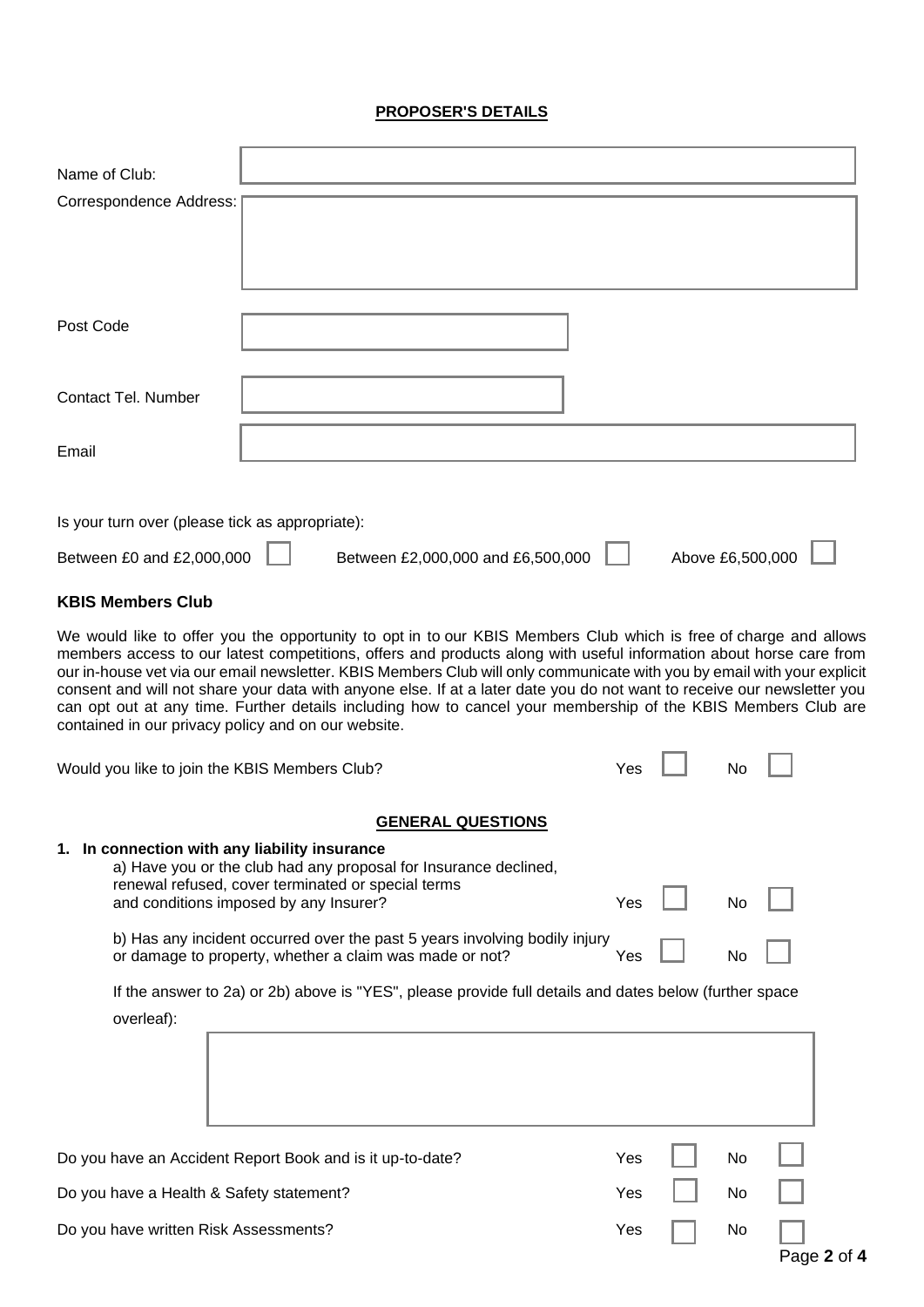## **ABOUT THE ASSOCIATION**

| When was the club formed?                                                                                                                                                                                              |                         |     |     |    |    |  |
|------------------------------------------------------------------------------------------------------------------------------------------------------------------------------------------------------------------------|-------------------------|-----|-----|----|----|--|
| Present number of members                                                                                                                                                                                              |                         |     |     |    |    |  |
| Are all members based in the United Kingdom?                                                                                                                                                                           |                         |     | Yes |    | No |  |
| Please give a full description of the club activities. If you have a printed programme of events held throughout the year<br>please enclose a copy:                                                                    |                         |     |     |    |    |  |
|                                                                                                                                                                                                                        |                         |     |     |    |    |  |
| How many events are run in the year?                                                                                                                                                                                   |                         |     |     |    |    |  |
| Does the club own/lease any horses?                                                                                                                                                                                    |                         |     | Yes |    | No |  |
| If yes how many?                                                                                                                                                                                                       |                         |     |     |    |    |  |
|                                                                                                                                                                                                                        | <b>PUBLIC LIABILITY</b> |     |     |    |    |  |
| Please tick the Limit of Indemnity required:<br>£1,000,000<br>£2,000,000                                                                                                                                               | £5,000,000              |     |     |    |    |  |
| <b>EMPLOYERS LIABILITY</b> (Limit of Indemnity £10,000,000)                                                                                                                                                            |                         |     |     |    |    |  |
| Please indicate total number of employees on premises at any one time, including part-time workers, students, work<br>experience and those paid in kind, e.g. free board/lodgings, meals, horse riding in lieu thereof |                         |     |     |    |    |  |
| <b>Total number of Full Time Employees:</b><br>1.                                                                                                                                                                      |                         |     |     |    |    |  |
| <b>Total number of Part Time Employees</b><br>2.                                                                                                                                                                       |                         |     |     |    |    |  |
| Voluntary Persons (including those paid in kind)<br>3.                                                                                                                                                                 |                         |     |     |    |    |  |
| What activities do your employees carry out?                                                                                                                                                                           |                         |     |     |    |    |  |
|                                                                                                                                                                                                                        |                         |     |     |    |    |  |
| Do you operate a staff training programme?                                                                                                                                                                             |                         | Yes |     | No |    |  |
| Do you have an Employer's Reference Number?<br>If Yes, please supply this number                                                                                                                                       |                         | Yes |     | No |    |  |

If you are unsure, please contact KBIS for guidance on when you may or may not have an Employer's Reference Number.